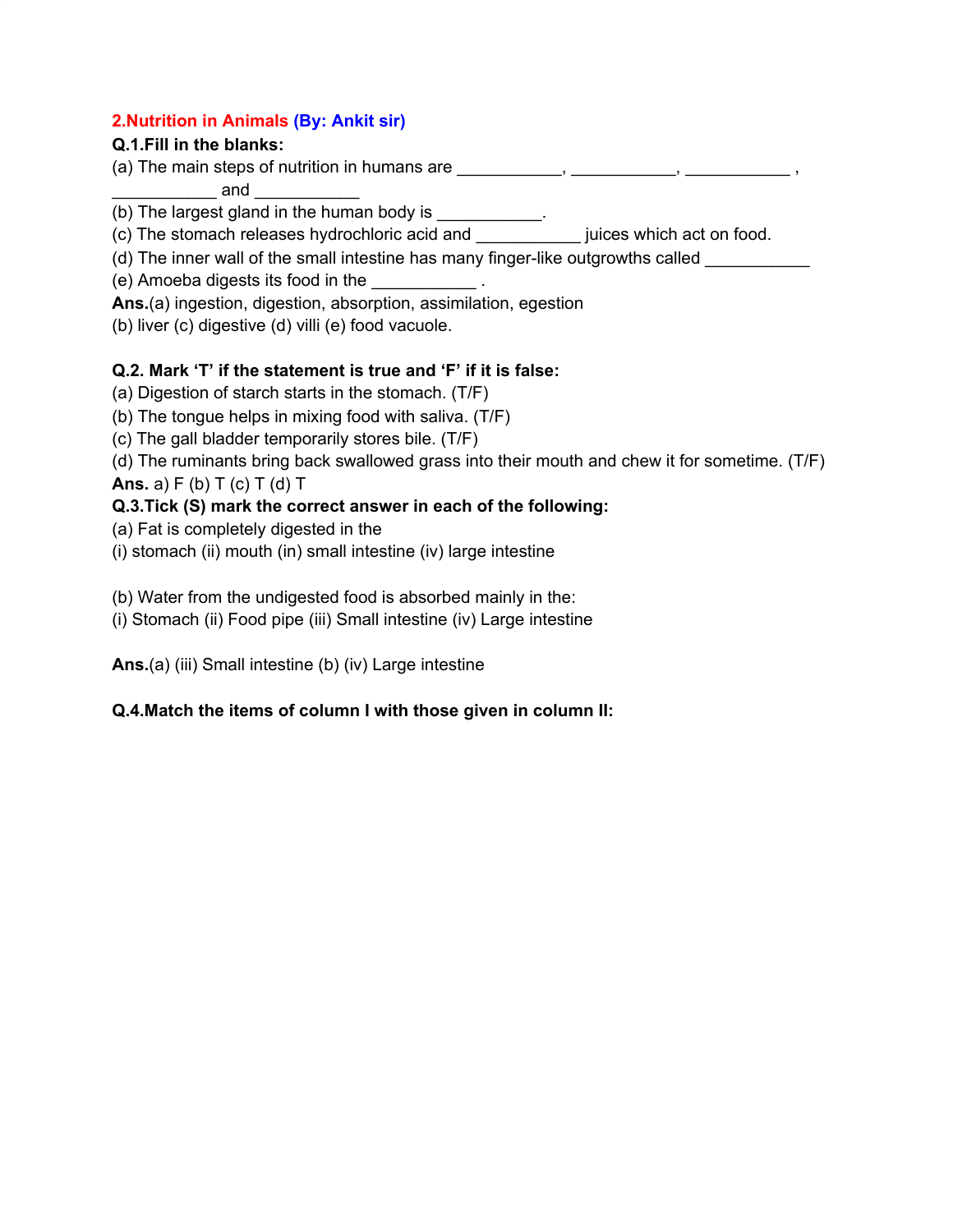| Column I        | Column II                |
|-----------------|--------------------------|
| Food components | Product(s) of Digestion  |
| Carbohydrates   | Fatty acids and glycerol |
| Proteins        | Sugar                    |
| Fats            | Amino acids              |

Ans.

| Column I        | Column II                |
|-----------------|--------------------------|
| Food components | Product(s) of Digestion  |
| Carbohydrates   | Sugar                    |
| Proteins        | Amino acids              |
| Fats            | Fatty acids and glycerol |

#### **Q.5. What are villi? What is their location and function?**

**Ans.** The finger like projections in the inner walls of the small intestine is called villi. These are found in small intestine.

Function: The villi increase the surface area for absorption of the digested food

**Q.6. Where is the bile produced? Which component of the food does it help to digest?**

**Ans.** Bile is produced in liver. The bile juice stored in sac called the gall bladder. It helps in the digestion of fats.

#### **Q.7. Name the type of carbohydrate that can be digested by ruminants but not by humans. Give the reason also.**

**Ans.** Cellulose is the carbohydrate that can be digested by ruminants. Ruminants have large sac like structure between the small intestine and large intestine. The cellulose of the food is digested by the action of certain bacteria which are not present in humans.

#### **Q.8. Why do we get instant energy from glucose?**

**Ans.** Because it easily breaks down in the cell with the help of oxygen which provides instant energy to the organism. Glucose does not need digestion, it is directly absorbed into the blood.

### **Q.9. Which part of the digestive canal is involved in:**

(i) Absorption of food \_\_\_\_\_\_\_\_ .

(ii) Chewing of food  $\qquad \qquad$ .

(iii) Killing of bacteria \_\_\_\_\_\_\_\_\_\_.

(iv) Complete digestion of food \_\_\_\_\_\_\_\_ .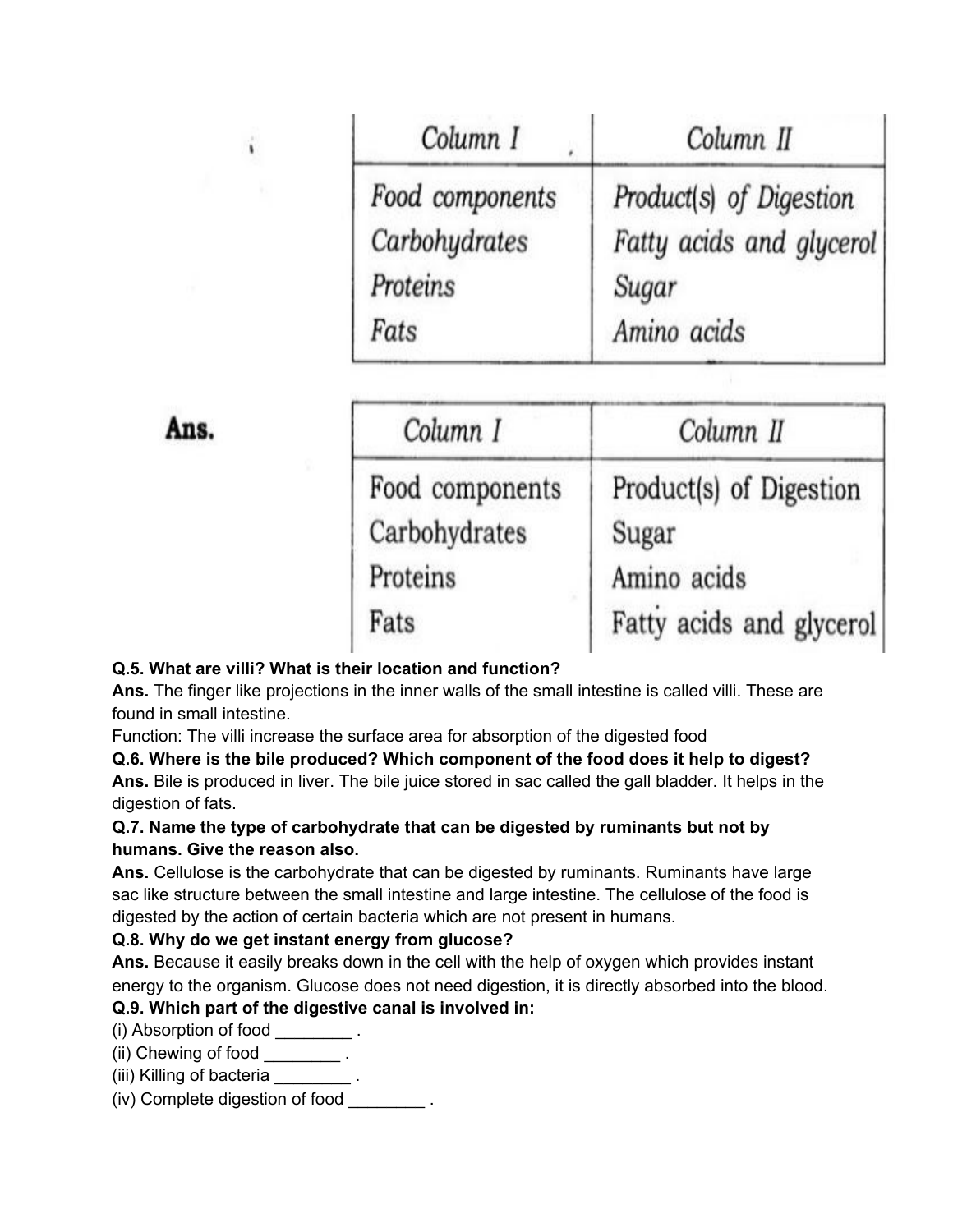(v) Formation of faeces \_\_\_\_\_\_\_\_ .

Ans. (i) Small intestine (ii) Mouth (iii) Stomach (iv) Small intestine (v) Large intestine **Q. 10. Write one similarity and one difference between the nutrition in amoeba and human beings.**

**Ans. Similarity:** The digestive juices in amoeba are secreted into food vacuole and in human beings the digestive juices are secreted in stomach and small intestine. Then the juices convert complex food into simpler soluble and absorbable substances.

**Difference:** Amoeba captures the food with help of pseudopodia and engulf it. In human beings food is taken by the mouth.

**Q.11. Match the items of Column I with suitable items in Column II.**

|     | Column I            |       | Column II                          |  |
|-----|---------------------|-------|------------------------------------|--|
|     | (a) Salivary Gland  | (i)   | Bile <i>juice</i> secretion        |  |
|     | (b) Stomach         | (ii)  | Storage of undigested food, faeces |  |
| (C) | Liver               | (iii) | Saliva secretion                   |  |
|     | (d) Rectum          | (iv)  | Acid release                       |  |
|     | (e) Small intestine |       | $(v)$ Digestion is completed       |  |
|     | Large intestine     |       | (vi) Absorption of water           |  |

# Ans.

 $\epsilon$ 

| Column I            | Column II                               |  |
|---------------------|-----------------------------------------|--|
| (a) Salivary gland  | (iii) Saliva secretion                  |  |
| (b) Stomach         | (iv) Acid release                       |  |
| Liver               | $(i)$ Bile juice secretion              |  |
| (d) Rectum          | (ii) Storage of undigested food, faeces |  |
| (e) Small intestine | $(v)$ Digestion is completed            |  |
| Large intestine     | $(vi)$ Absorption of water              |  |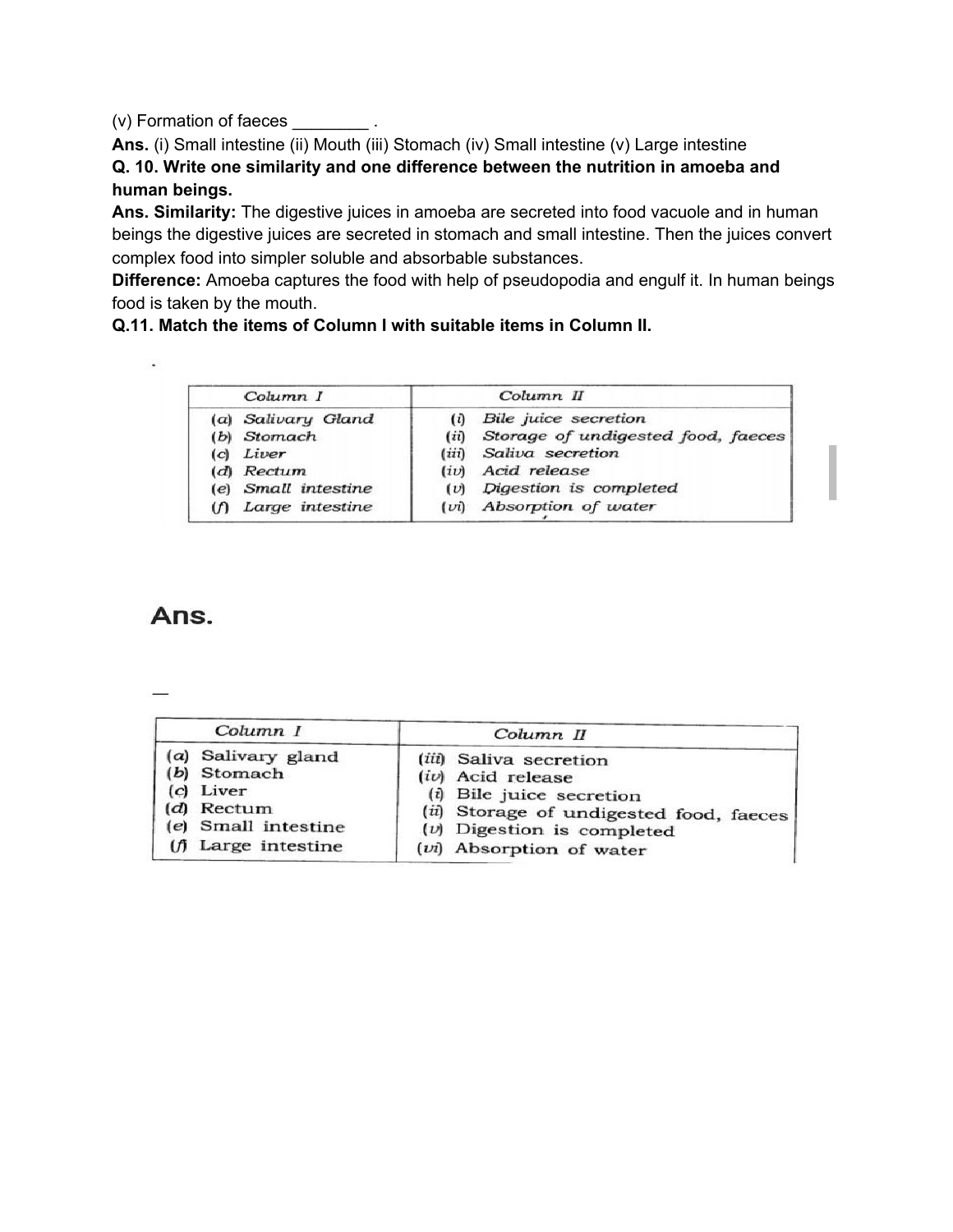Q.12.Label Fig. 2.11 of the digestive system (as given in the NCERT Textbook Exercise)